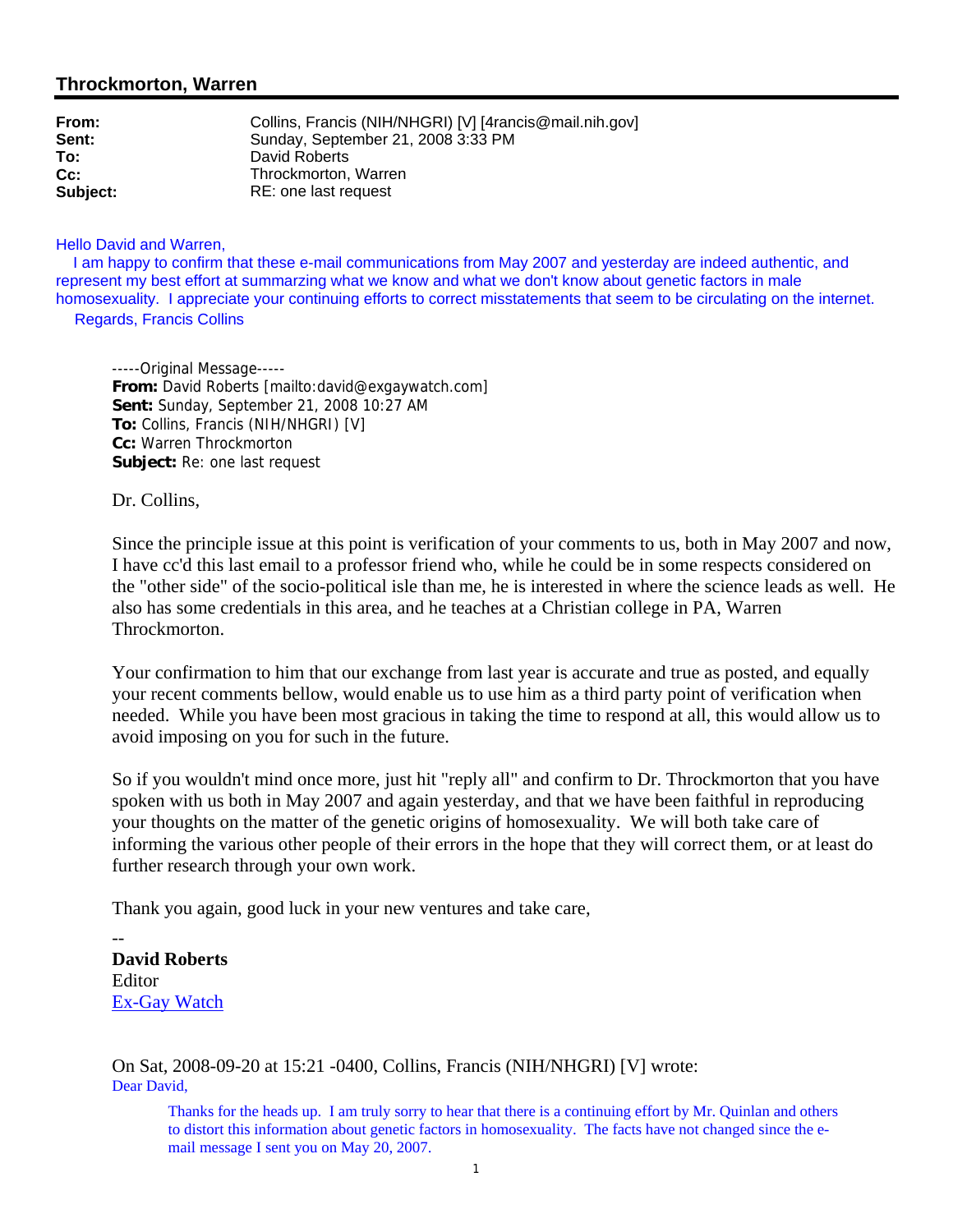#### Regards, Francis Collins

-----Original Message----- **From:** Berger, Monica (NIH/NHGRI) [E] **Sent:** Friday, September 19, 2008 7:36 PM **To:** Collins, Francis (NIH/NHGRI) [V] **Subject:** FW: Please route to Dr. Collins - Thank you

------ Forwarded Message **From:** David Roberts <david@exgaywatch.com> **Date:** Fri, 19 Sep 2008 19:33:28 -0400 **To:** <mjanossy@mail.nih.gov> **Subject:** Please route to Dr. Collins - Thank you

Dear Dr. Collins,

Below you will find a brief exchange between us from May 2007. I had come to you with concerns about the way an organization called NARTH was distorting some quotes from your book to lend credence to their own claims that homosexuality is completely learned and such people can completely rid themselves of those desires if they so wish. You were very kind to take the time to clarify and give me permission to post your words to our blog. This was done in an attempt to keep a repeated lie from appearing to be truth by shear quantity of references (this has happened with the rather dismal work of a man named Paul Cameron).

I believe your clarification did help in that regard, but some have still ignored it, choosing to believe the distortion instead of the clarification. So that you might see an example of how this happens, see below a link to a current post on our blog about a man who is so determined to put words in your mouth that he has called our attempt to correct the record with your own words to us "fraudulent" -- he believes we are simply lying.

### http://tinyurl.com/3nmg6b

I realize your time is at a premium, and I'm not asking you to do anything. I only wanted you to be aware of this, and perhaps to expect a few emails from people who wish to verify the accuracy of your quote to us from last year. For reference, I am also including a link to that original post.

### http://tinyurl.com/4dv7vr

And finally, here is the raw video of the man who is currently distorting your words. The reference in question comes about 30 seconds into the video.

# http://onenewsnow.com/Blog/Default.aspx?id=249872

Thank you again for your wonderful work and witness.

PS: Since it appears you have stepped down from your previous position, would you mind confirming receipt of this so I know it made it to you? Thank you.

# **David Roberts**

--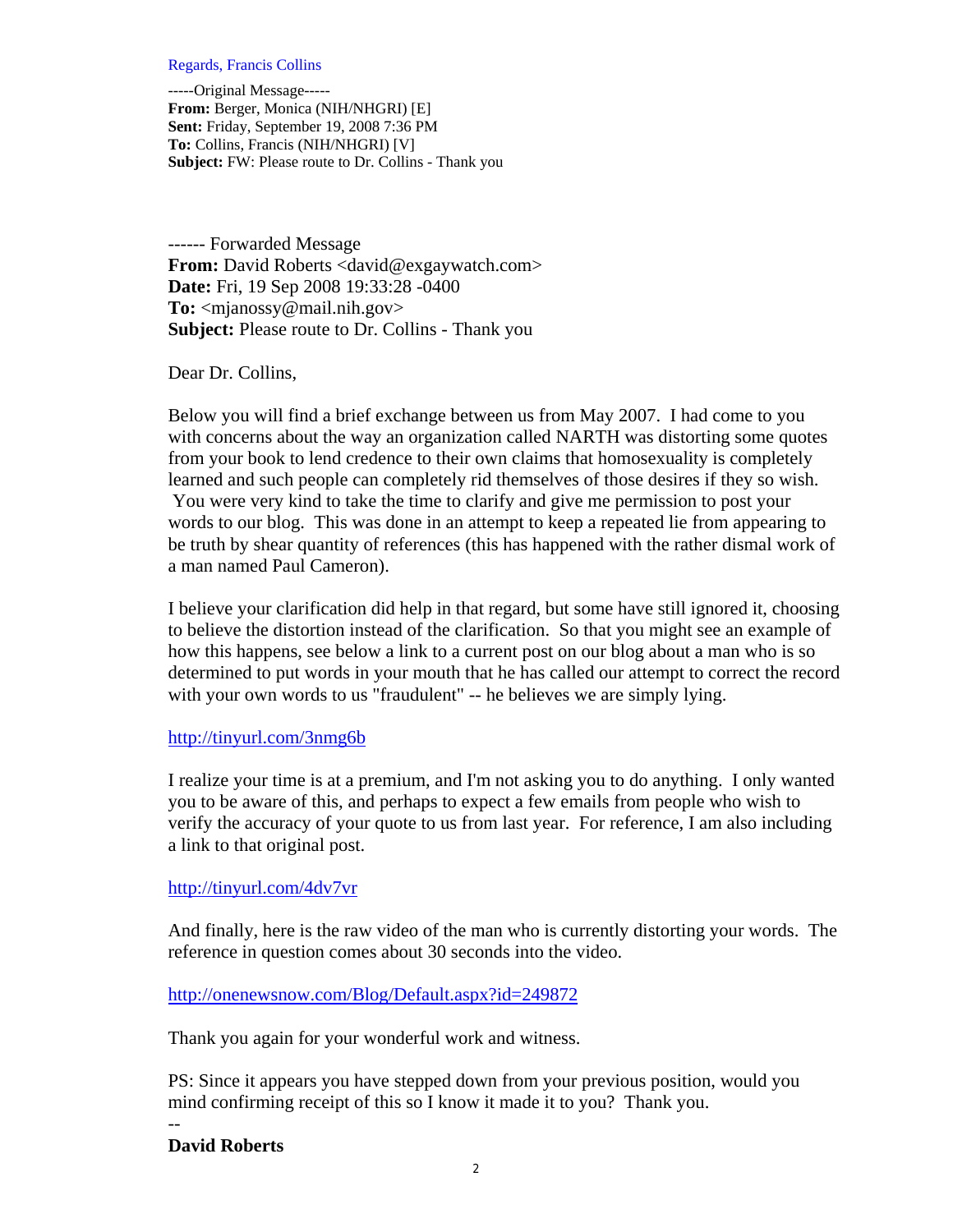Editor Ex-Gay Watch <http://www.exgaywatch.com>

On Mon, 2007-05-21 at 03:14 -0400, Collins, Francis (NIH/NHGRI) [E] wrote:

You are welcome to quote my message in your blog. Warm regards, Francis

-----Original Message----- From: David Roberts [mailto:david@exgaywatch.com] Sent: Sunday, May 20, 2007 7:51 PM To: Collins, Francis (NIH/NHGRI) [E] Subject: RE: Could you clarify?

Dear Dr. Collins,

Thank you for your thoughtful reply - it does help to clarify your meaning. The only time I ever see that old "gay gene" report from the 90s offered, it is by organizations such as NARTH who set it up as a Red Herring to then argue against - we certainly don't give any weight to it ourselves.

Do you mind if I quote you in context for an article on our blog? I think it only fair that others understand and are perhaps encouraged to read your book for themselves, rather than take their impression of your words from NARTH. I'll be happy to send you a link to the published post.

Thank you again for your work and your witness.

### David Roberts

On Sun, 2007-05-20 at 18:42 -0400, Collins, Francis (NIH/NHGRI) [E] wrote:

> Dear David,

> Thanks for your message. It troubles me greatly to learn that anything I have written would cause anguish for you or others who are seeking answers to the basis of homosexuality. The words quoted by NARTH all come from the Appendix to my book "The Language of God" (pp. 260-263), but have been juxtaposed in a way that suggests a somewhat different conclusion that I intended. I would urge anyone who is concerned about the meaning to refer back to the original text.

> The evidence we have at present strongly supports the proposition that there are hereditary factors in male homosexuality -- the observation that an identical twin of a male homosexual has approximately a 20% likelihood of also being gay points to this conclusion, since that is 10 times the population incidence. But the fact that the answer is not 100% also suggests that other factors besides DNA must be involved. That certainly doesn't imply, however, that those other undefined factors are inherently alterable. > Your note indicated that your real interest is in the truth. And this is about all that we really know. No one has yet identified an actual gene that contributes to the hereditary component (the reports about a gene on the X chromosome from the 1990s have not held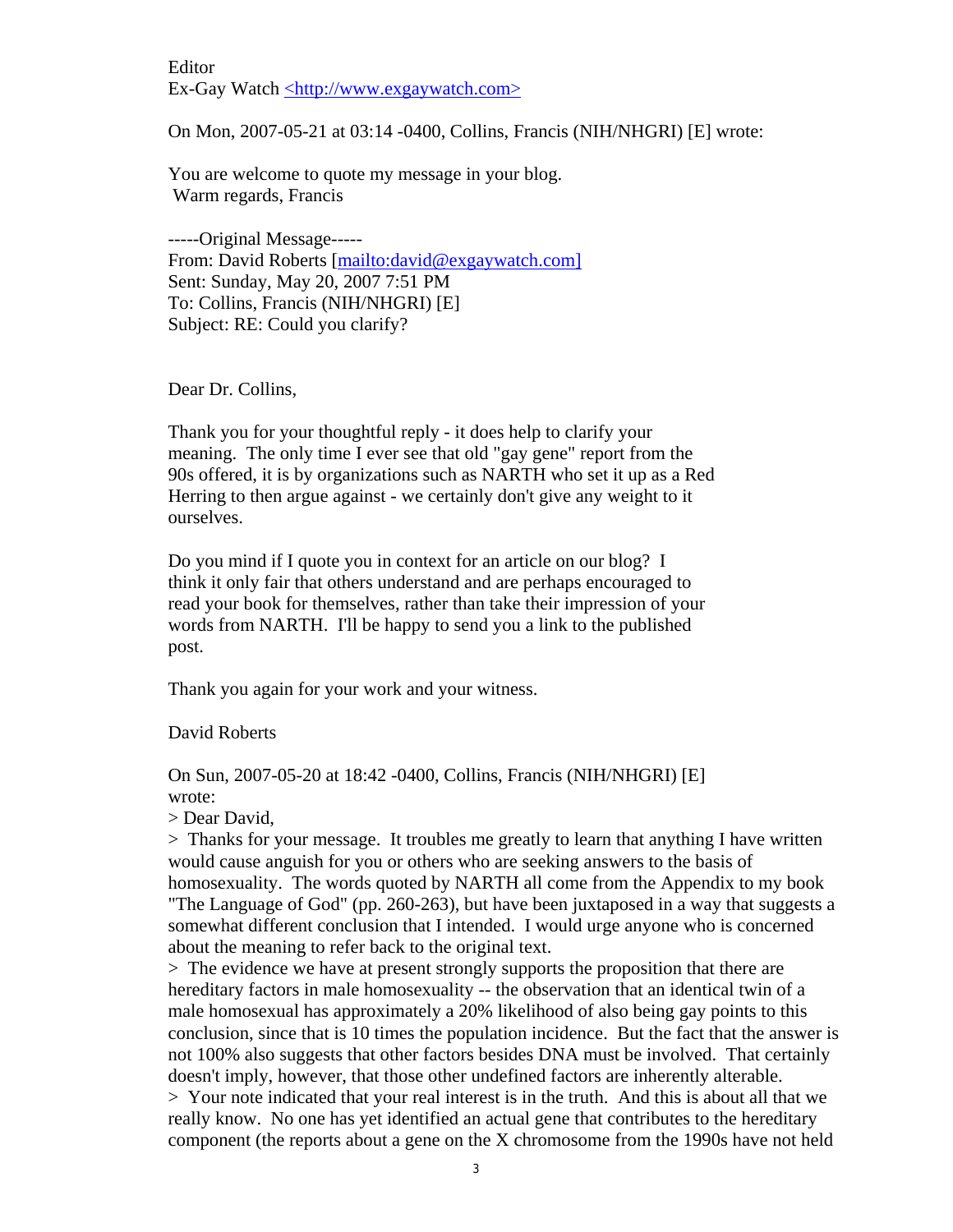up), but it is likely that such genes will be found in the next few years.

> I hope this response is of some help.

> Francis Collins

 $\geq$ 

> -----Original Message-----

> From: David Roberts [mailto:david@exgaywatch.com]

> Sent: Thursday, May 17, 2007 3:39 PM

> To: Collins, Francis (NIH/NHGRI) [E]

> Subject: Could you clarify?

>  $\,>$ 

> Dear Dr. Collins,

 $>$ 

> Thank you for your time, I will try to be brief however this is a matter > of some importance to many lives and I hope you will take it seriously. > I am the editor of a blog made up of contributing authors who do their > best to keep track of the activities of what is generally called the > "ex-gay" movement. We are not rabid extremists or even necessarily to > the left, but we do all have personal experience with the pain that can > be inflicted by those whose agenda overshadows their morality and the > facts (something that is tragic no matter what ones point of view). I > will confess that most of us are also Believers, and we respect the > right of any individual to attempt to live their lives in a way which is > congruent with their faith as they understand it. Our desire is to help > people understand the facts before moving forward.  $>$ 

> I must also confess a certain admiration for you. I've seen and read of > your faith, and the way in which you embrace the truth found through the > scientific method as further evidence of the Glory of God and not > something in competition with the Word. I maintain a similar view, and > it has helped this former atheist come closer to God without the need to > leave reason behind. I am concerned however by some things I have read > about your comments on homosexuality and heredity, and perhaps more so > by the way these comments are sometimes being used.  $>$ 

> For example, the following excerpt:

> http://www.narth.com/docs/nothardwired.html

>

 $>$ 

> Whatever we may find to be true of the genetic component of > homosexuality, or any other element of the human condition, I do not > fear the truth - it is what it is. However, and this is the point I > would like you to clarify - your words are being offered by such > organizations to support their stand that those of us who have been > attracted to the same sex romantically and physically since as long as > we can remember, can reverse this attraction with a high degree of > success (some even saying 100%) or that it can be prevented (heaping > guilt on parents for whatever they must have done wrong). This is a > conclusion which I do not think is supported by the facts - quite the > contrary.

 $\,>$